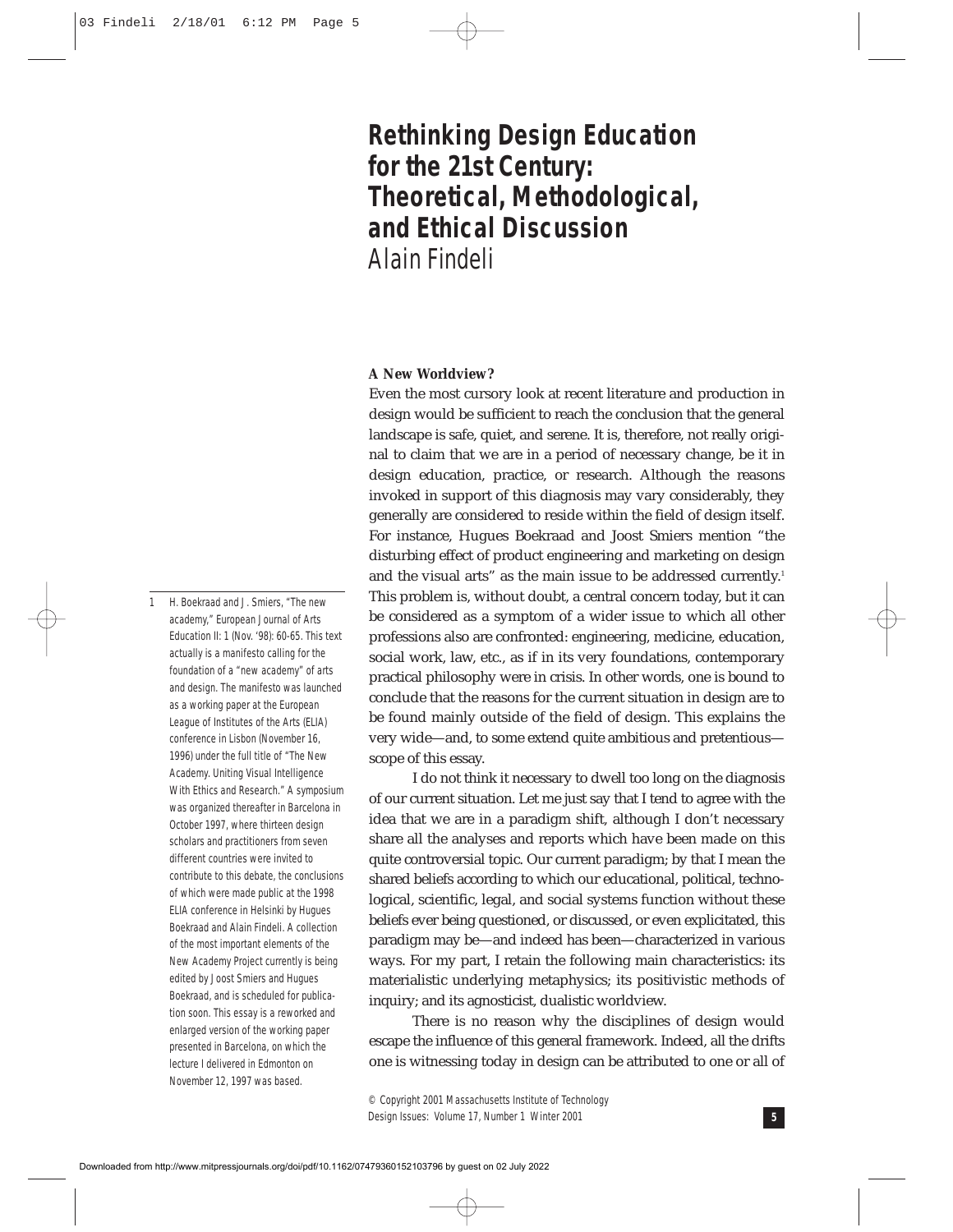2 The task of philosophical anthropology is to deliver a "theory" of the human being in general. It is, therefore, not to be mistaken for the anthropology of our academic "Departments of Anthropology." All major philosophers have devoted a part of their work to anthropological issues, either explicitly or implicitly. The design disciplines and, for that matter all professional disciplines, adopt a usually implicit—anthropology when dealing with their "client," "patient," "customer," "user," "beneficiary," "addressee," etc. An explicit and systematic discussion of anthropological issues remarkably is absent from design curricula. For a comprehensive overview, see B. Groethuysen, *Anthropologie philosophique* (Paris: Gallimard, 1980, 1953).

- 3 In a paper read at the 1999 International Conference on Design Research of the UIAH (Helsinki), Wolfgang Jonas declared the use of the term "foundation," irrelevant pretending that "there are no (and will never be) 'foundations' that could serve for building a stable and consistent theory in the scientific sense on them." He is right if "foundation" is meant in a very classical, eighteenth/ nineteenth century philosophical and epistemological sense. However, in a constructivist (or constructionist) framework, which is the approach adopted here as will be stated later, "foundation" has the meaning of "starting point," of a kind of consensus around some key issues, without which any further discussion would be impossible or meaningless. My attitude in this paper is not apodictic, but rather propositional.
- 4 Quoted in H.M. Wingler, *The Bauhaus* (Cambridge: MIT Press, 1979), 44.

these three central pillars: the already mentioned "effect of product engineering and marketing on design," i.e., the determinism of instrumental reason, and central role of the economic factor as the almost exclusive evaluation criterion; an extremely narrow philosophical anthropology<sup>2</sup> which leads one to consider the user as a mere customer or, at best, as a human being framed by ergonomics and cognitive psychology; an outdated implicit epistemology of design practice and intelligence, inherited from the nineteenth century; an overemphasis upon the material product; an aesthetics based almost exclusively on material shapes and qualities; a code of ethics originating in a culture of business contracts and agreements; a cosmology restricted to the marketplace; a sense of history conditioned by the concept of material progress; and a sense of time limited to the cycles of fashion and technological innovations or obsolescence. All these aspects have contributed to the current state of design, but nevertheless should be considered as necessary steps in its historical development; as such, it is much too easy to condemn them today, as if they could have been avoided. However, there is no reason to resign ourselves to them any longer.

In this perspective, I will try to contribute to the following three problems: (1) What theoretical model of design could be used as a basis for education? (2) What is an appropriate epistemology of design practice and its import on design methodology? and (3) How can the issue of ethics in design be problematized? Needless to add, the following propositions are to be considered as an endeavor to lay down new foundations<sup>3</sup> for design education and research within a non-materialistic, non-positivistic, and non-agnosticist, non-dualistic worldview.

## **Updating the Bauhaus Heritage: A Model for Design**

One of the most famous slogans for which the Bauhaus is renowned is Gropius's catch phrase used for the 1923 international exhibition held in Weimar: "Art and Technology: A New Unity." This is the theoretical model in which the philosophy of the Bauhaus was grounded. The distinction between *Formlehre* and *Werklehre* in the curriculum is the most visible embodiment of this model. Yet this is not what was originally planned in the 1919 program which Gropius had included in the famous leaflet containing the Feininger woodcut of the cathedral illustrating the founding manifesto. The program read as follows:

Instruction at the Bauhaus includes all practical and scientific areas of creative work […] Students are trained in a craft (1), as well as in drawing and painting (2), and science and theory (3).<sup>4</sup>

As can be seen, instead of the polar art/technology structure, a threefold technology/art/science structure originally was planned to support the curriculum. In Dessau, a new curriculum had been

**6** Design Issues: Volume 17, Number 1 Winter 2001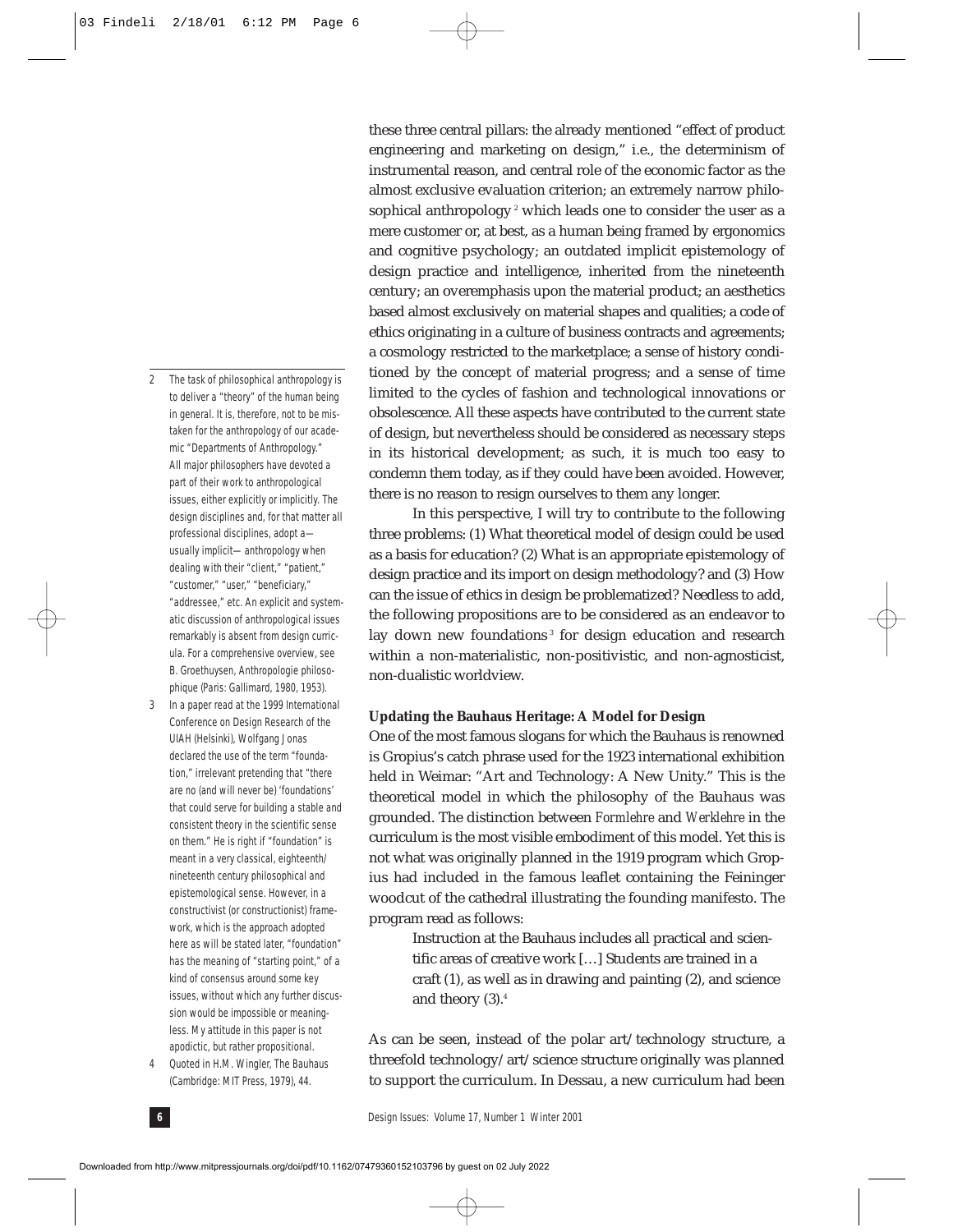printed, which mentioned as "areas of instruction" the following: "(1) practical instruction; (2) form instruction (practical and theoretical); and supplementary areas of instruction.<sup>5</sup> Here again, the original threefold structure transformed itself into a polarity, in this case practice/theory.

When Moholy-Nagy founded the New Bauhaus in 1937 in Chicago, he wished to remain faithful to the original philosophy. However, some changes were introduced both in the structure and the content of the curriculum. For the structure, he relied heavily on the philosopher Charles Morris, one of the main representatives of the Vienna Circle in the U.S., and coeditor of the *Encyclopedia of Unified Science* which can be considered as the "bible" of logical positivism. Morris, who was, at that time, working on his general theory of signs or semiotics, taught a course in "intellectual integration" at the New Bauhaus, in which he attempted to articulate what he believed to be the three main dimensions of design: art, science, and technology. In short, Morris considered the design act to be a kind of semiosis, and he drew a parallel between the syntactic, the semantic, and the pragmatic dimensions of a sign and, respectively, the artistic, the scientific, and the technological dimensions of design.6 For various reasons, this ambitious and highly original philosophical project never was satisfactorily achieved.

The Hochschule für Gestaltung (HfG), opened at Ulm in the early '50s, explicitly claimed the heritage of the Bauhaus. After a while however, this historical reference appeared somewhat cumbersome to its directors. In 1958, Tomás Maldonado already had declared that "these ideas [had] now [to] be refuted with the greatest vehemence, as well as with the greatest objectivity." "A new educational philosophy," he proclaimed, "is already in preparation; its foundation is scientific operationalism." <sup>7</sup> As a consequence, the artistic dimension of the original curriculum became less and less important, whereas its scientific content was increased and emphasized, especially with contributions from the human and social sciences. "Science and technology; a new unity" could well have been the new slogan at Ulm. The idea that design was **applied esthetics** had been replaced by a new theoretical model, considering design as **applied (human and social) science**, but the underlying dualistic epistemological structure remained the same in Weimar/ Dessau and in Ulm.

After this more than hasty overview of the evolution of the Bauhaus lineage, one can draw the following conclusion. It seems that the optimal, archetypal, structure of a design curriculum within the Bauhaus tradition would be a threefold articulation of art, science, and technology (fig. 1). The three examples I briefly described could be pictured as in fig. 2, where we can see that none of them managed to actualize the ideal model. The problem lies both in the relative weight of the three dimensions, and in their adequate articulation.

Design Issues: Volume 17, Number 1 Winter 2001 **7**

5 Ibid., 109.

- 6 C. Morris, "The Intellectual Program of the New Bauhaus" (typescript), University of Illinois at Chicago Special Collection, 5 pages, 1937; and "Science, Art, and Technology," *Kenyon Review* I (1939): 409–423.
- 7 T. Maldonado, "Neue Entwicklungen in der Industrie und die Ausbildung des Produktgestalters" *Ulm* 2 (Oct. 58): 25–40 (also in English and French); see also "Ist das Bauhaus aktuell?" *Ulm* 8/9 (Sept. '63): 5–3, and Walter Gropius's reply in *Ulm* 10/11 (May '64): 62–70. (Also in English.)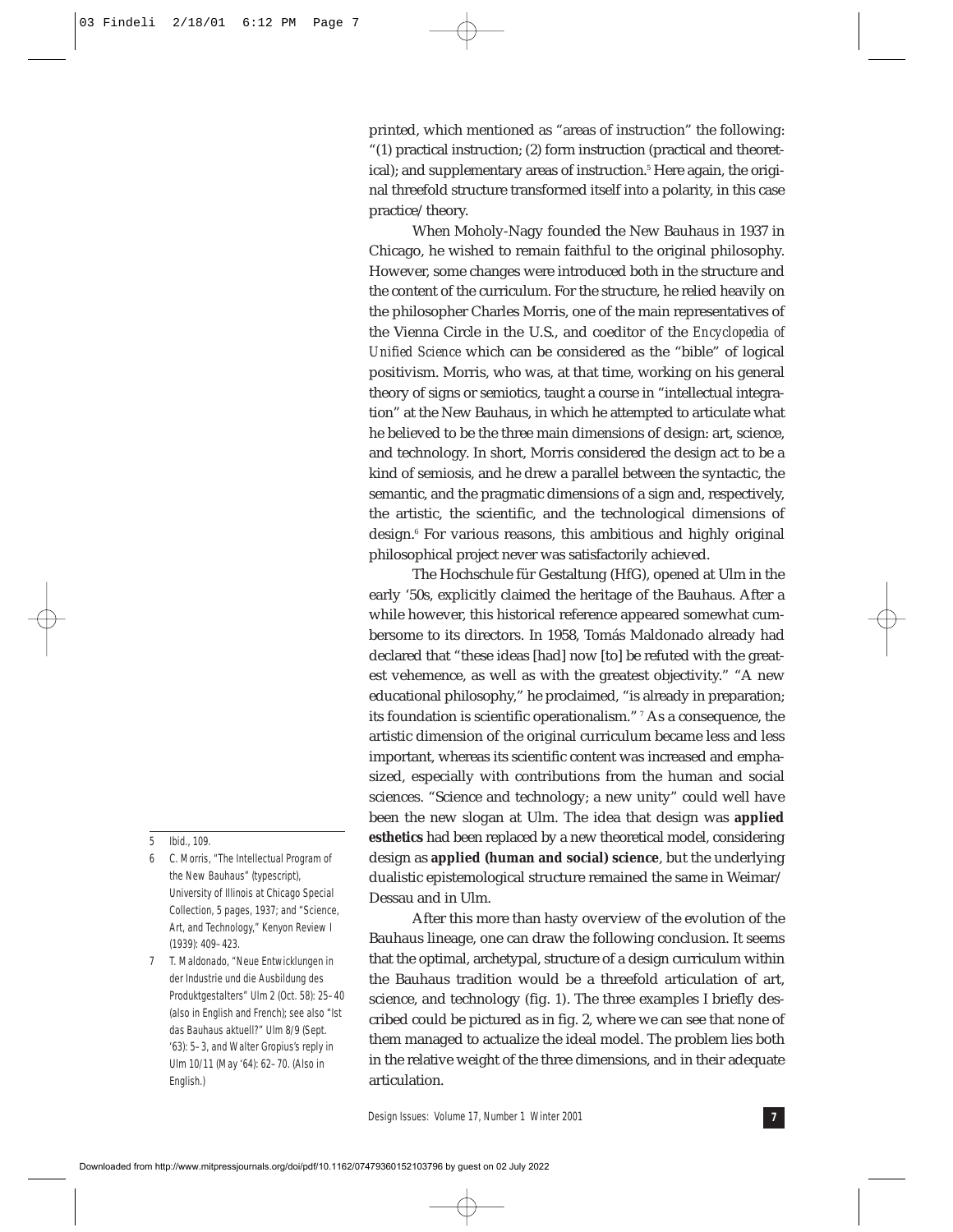Figure 1 Archetype (Urmodell) of Design Curriculum



Today, everybody tends to agree upon the necessity of including art, science, and technology in a design curriculum. But disagreement will soon arise, on the one hand, as to their relative importance, and, on the other hand, as to their respective function, i.e., the way they should be articulated. A third and highly critical aspect inevitably will provoke even stronger disagreement, a factor without which no curriculum, be it as filled with theoretical courses, workshops, seminars, and studio work as possible, will ever find its coherence: the overall purpose of design education and practice. This is what is indicated in figs. 1 and 2 by the large circle of dotted lines. The questions to be asked are: To which meta-project (anthropological, social, cosmological, etc.) does a design project and a design curriculum contribute? For what end is design a means? Can design find its *raison d'être* within its own field and remain autarchical? How autonomous can design be? All these questions are related to the ethical dimension of design, which will be discussed later.

Figure 2

Three Historical Embodiments of the Archetype of Figure 1



Chicago

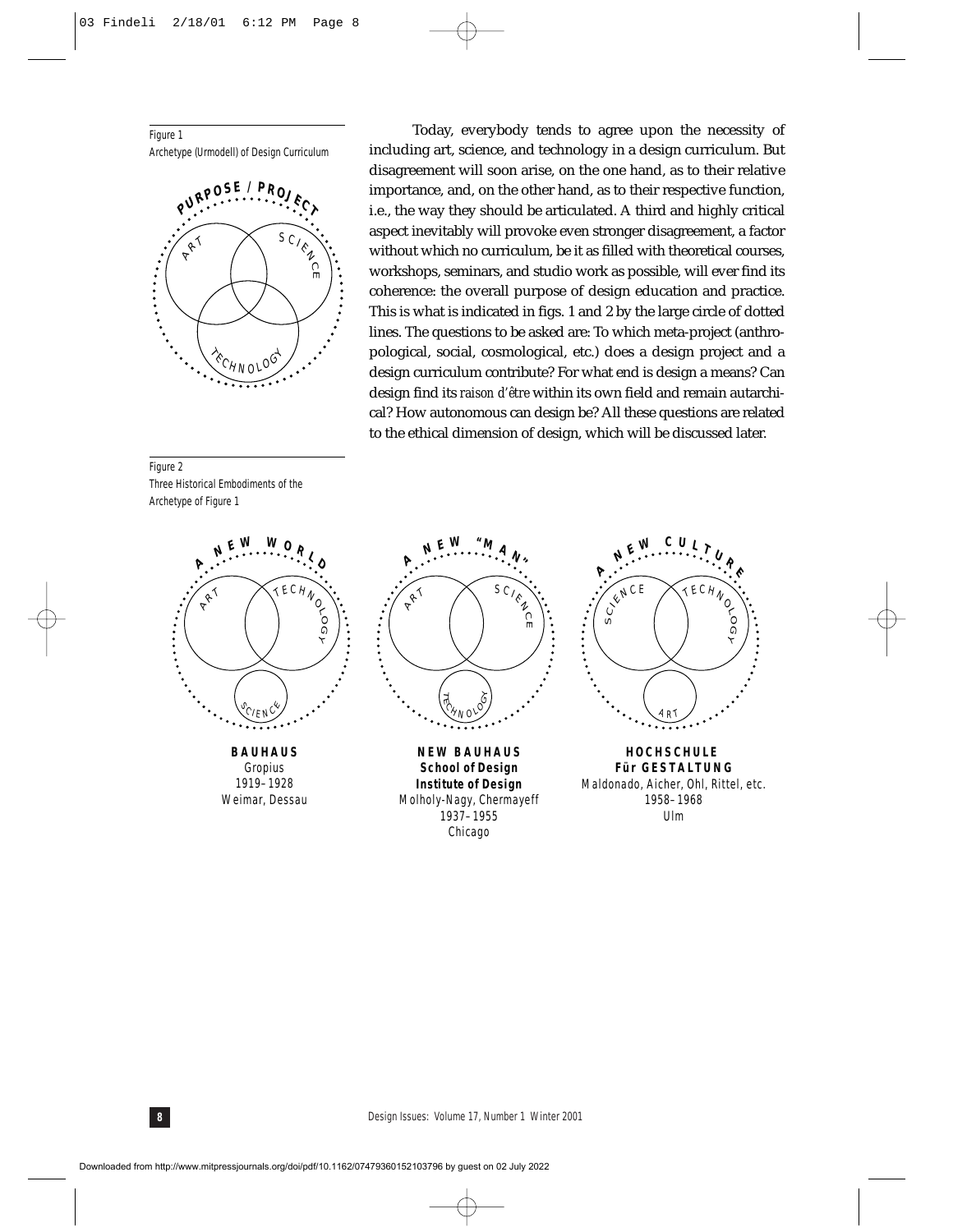#### **Epistemological and Methodological Dead Ends**

## *From "Applied" to "Involved" Science*

An inquiry into the historical development of design theory reveals that the discipline has adopted two major paradigms to account for the logics (or epistemology) of design thinking: **applied art** and **applied science**. Both take their roots in the nineteenth century, and must be considered as outdated today.

Applied art is the very first model under which design operated, according to the long tradition of the decorative arts, sometimes renamed industrial arts. The word "applied" refers to the utilitarian side of the artifacts, the other side being the artistic. "Disciplined arts" is another variant, coined by Goethe. At the Bauhaus, this model was slightly modified, insofar as the artistic component began taking a scientific coloration, for instance in Kandinsky's and Klee's "theoretical" courses. Influenced by nineteenth-century scientism, design was considered at the Bauhaus as artistic or esthetic theory applied to practice. In other words, students were expected to apply in the *Werklehre* what they had learned in the *Formlehre*.

Applied science follows the same structure: instead of art, science now is playing the role of referent, i.e. of "fundamental discipline" to be applied into practice. An implicit deductive link is established in this model between theory (science) and practice (technology). The underlying theoretical model of design at the HfG was the following: design tended to be considered as applied science, mainly human and social science. In other words, the design project was to be deducted from the knowledge gathered in the theoretical courses.

As a result, one often hears, in design schools, that, if the problem is well stated (i.e., if the preliminary scientific inquiry has been thoroughly conducted and the functional criteria precisely established), the solution will follow almost **automatically**. The most widely-accepted (and practiced) logical structure of the design process is, therefore, the following:

1 A need, or problem, is identified: situation A;

- 2 a final goal, or solution, is imagined and described: situation B; and
- 3 The act of design is the **causal link** by which situation A is transformed into situation B.

Only recently has the idea that technology is nothing but applied science been challenged by historians and philosophers. Contemporary models accept the fact that the history of technology has followed a path relatively independent from scientific development. These models all claim an autonomous epistemology for technology.8 Furthermore, by separating human knowledge into two main sectors, the "sciences of the natural" and the "sciences of the artifi-

Design Issues: Volume 17, Number 1 Winter 2001 **9**

<sup>8</sup> One of the most convincing arguments against the applied science epistemology in the field of design is Donald Schön's introductory chapter to his *Educating the Reflective Practitioner* (San Francisco: Jossey Bass, 1987)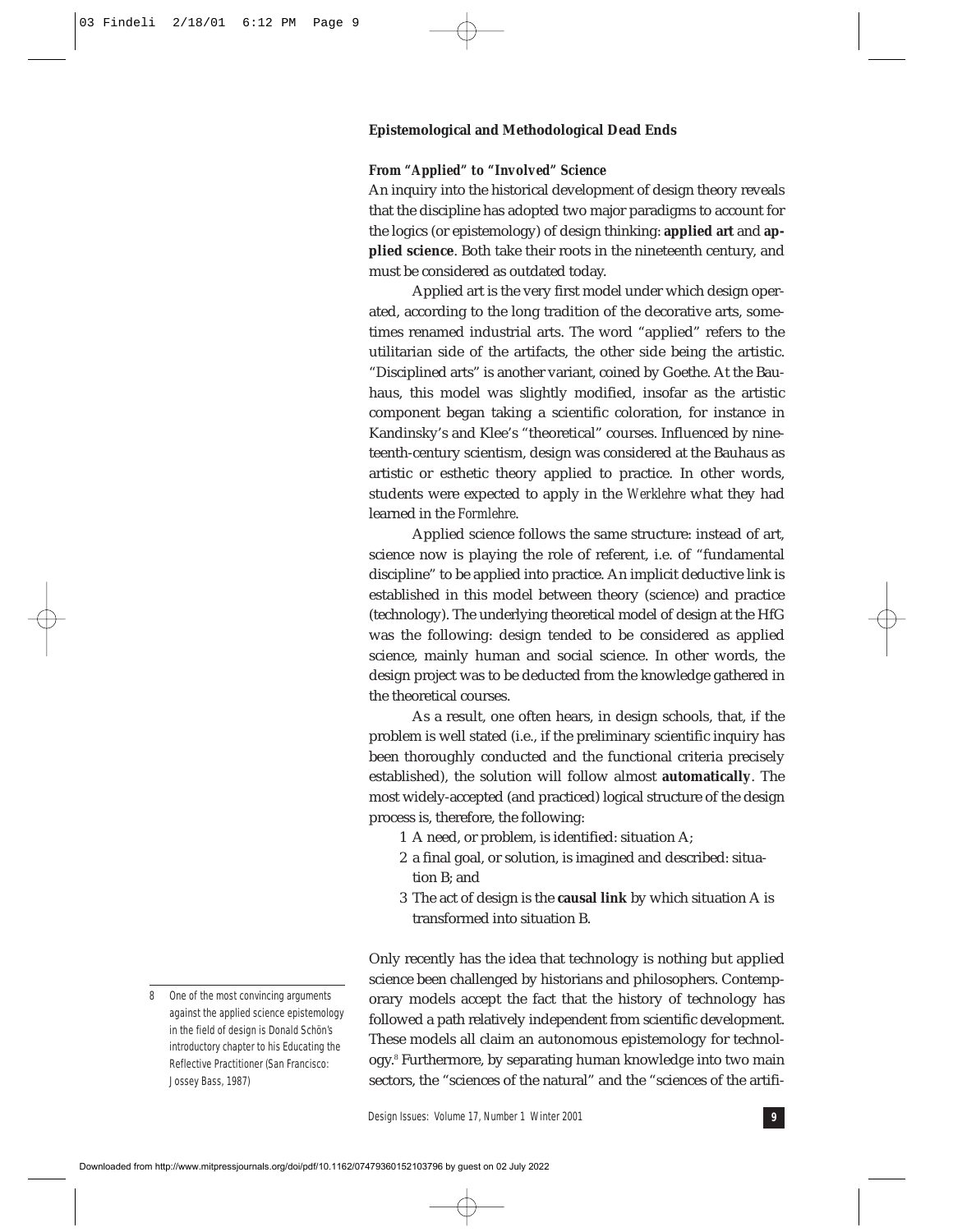cial," Herbert Simon has clearly claimed the originality of design thinking.9 Systems and complexity theories have further contributed to a radical transformation of the mechanistic model of the design process<sup>10</sup> The main consequence is the introduction of teleology into an otherwise strictly causal sequence. As such, the concept of **project** gains a much stronger theoretical status. Instead of "applied" science, I propose to speak of "involved," "situated," or "embedded" science. Such a model considers that the scientific inquiry and attitude are **carried into** (instead of applied to) the field of the project and of practice, so that the former are modified by the latter, and vice versa. Donald Schön's concept of "reflection-inaction" thus is transferred from its mainly methodological to the epistemological realm. Better said, the distinction between the methodological and epistemological realms no longer is necessary or even relevant.

A new logical structure of the design process is:

- 1 Instead of a problem, we have: state A of a system;
- 2 Instead of a solution, we have: state B of the system; and
- 3 The designer and the user are part of the system (stakeholders).

The designer's task is to understand the dynamic morphology of the system, its "intelligence." One cannot act **upon** a system, only within a system; one cannot act against the "intelligence" of a system, only encourage or discourage a system to keep going its own way; state B of the system is, among various possibilities, the one favored by the designer and the client according to their general set of values; state B is only a transitory, more or less stable, state within a dynamic process, never a solution; the production of a material object is not the only way to transform state A into state B; and since the designer and the user also are involved in the process, they end up being transformed, too, and this learning dimension should be considered as pertaining to the project.

#### *Visual Intelligence and Complexity Theory* <sup>11</sup>

In an article published in 1947, Walter Gropius asked: "Is there a science of design?" <sup>12</sup> Although he maintained the irreducibility of the creative aspect of design, nevertheless he proposed to ground the design process into an "objective" scientific context, namely the psychology of visual perception, and thus emphasizing visual intelligence. The problem with such a proposition, as the later development of design has amply demonstrated, is the importance put upon the visual appearance of the material object. On his part, Moholy-Nagy seems to have been more aware of what we now would call the complexity of the design process and project. According to him, "the key to our age [is to be able] to *see everything in relationship*." <sup>13</sup> Whereas an object has a visible presence, relation-

**10** Design Issues: Volume 17, Number 1 Winter 2001

9 H. Simon, *The Sciences of the Artificial* (Cambridge: MIT Press, 1996, 3rd enlarged edition).

- 10 Jean-Louis LeMoigne, the French translator of Herbert Simon's seminal work cited above, has been very active in trying to provide the most sound, comprehensive, systematic, and critical epistemological basis for all professional disciplines. With his collaborators of the AEMCX (European Association for the Modeling of Complexity), he has been publishing the triannual *Lettre MCX* (MCX Newsletter) since 1988, and organized many transdisciplinary and interprofessional conferences, the themes of which steadily revolved around the central issue of theory/practice relationships. Their Website, <mcxapc.org>, is worth consulting regularly.
- 11 I follow Boekraad's and Smiers's "The New Academy," in which the issue of "visual intelligence" is raised.
- 12. W. Gropius, "Is There a Science of Design?" *Magazine of Art* 40 (Dec. 47) reprinted in *Scope of Total Architecture* (New York: Collier Books, 1962), 30–43. (First ed. 1954.)
- 13 L. Moholy-Nagy, "Why Bauhaus Education?" *Shelter* (March 1938): 7–22 (emphases in original).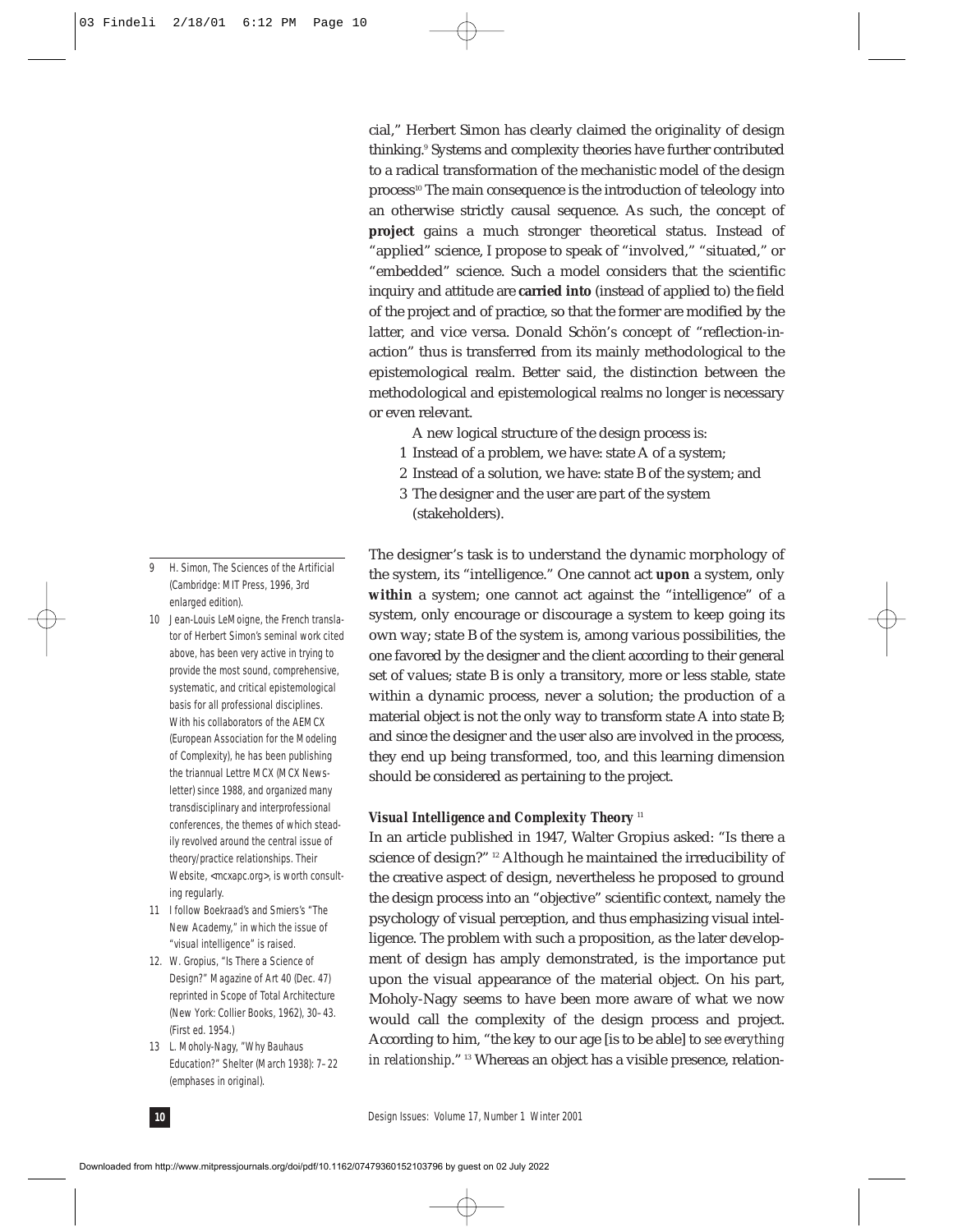ships are, by essence, invisible. Therefore, the kind of visual intelligence needed in such a case is of a different quality.

If we accept the epistemology and methodology described above for the design process, it is easy to understand why a different kind of visual intelligence—similar to the one intuited by Moholy-Nagy—will be required from the designer and, therefore, taught to the students. Future visual intelligence is bound to depart from its traditional connection with the material world and its artifacts, otherwise, as Goethe wrote in 1817, "One faces the danger of seeing and yet of not seeing." Everybody remembers Oskar Schlemmer's diagram showing a running human surrounded by a complex, multidimensional cosmos. Such an image must be considered as the basis for future visual intelligence in design, since any design project evolves between the two poles of anthropology and cosmology. The underlying anthropology of design usually is reduced to anthropometrics, ergonomics, and consumer psychology and sociology. But a user is more than the statistical "being of needs and desires" of the designer. Likewise, the designer him/herself is more than a rational computer, as depicted by contemporary cognitive psychology and as produced by design education. A contemporary anthropology will have to take into account the complex interplay and relationships of the various layers and subsystems which build up the inner world of the thinking, feeling, and willing human being. Conversely, the outer world is much more than what even environmentalists and ecodesigners call the environment, usually reduced to its biophysical aspects. Here, we also are dealing with various interrelating subsystems, which function and evolve according to very different logics: the technical or man-made world, the biophysical world, the social world, and the symbolic world or "semiocosm." These inner and outer worlds interact with each other.14 As a consequence, before any project can be launched within such a complex situation, a designer indeed must make sure he/she has an adequate representation of the content, the structure, the evolutionary dynamics, and the trends or "telos" of such a system. This is why future visual intelligence must be capable of penetrating into the invisible world of human consciousness (thoughts, motivations, purpose, fear, needs, aspirations, etc.) and into the intricate ecologies of the outer world.

The potential of complex systems theory for design has been identified by some authors within the last decade.<sup>15</sup> Emphasis has been put mainly on the complexification of the models describing the design process, and on the semiotic complexification of the perception and reception of the products of design. All of these endeavors tend to remain within the domain of design, however. My suggestion is that we should not restrict ourselves thus, but, instead, open up the scope of inquiry, i.e., in systems theory terms, and push back the boundaries of our system in order to include other important aspects of the world in which design is practiced.

Design Issues: Volume 17, Number 1 Winter 2001 **11**

15 Wolfgang Jonas in Germany and Harold Nelson's "Whole Systems Design" program in the U.S. are two important names in this respect.

<sup>14</sup> I have presented my own interpretation of this systemic model in "Ethics, Aesthetics, and Design. Educational Issues" *Design Issues* 10:2 (Summer 94): 49–68.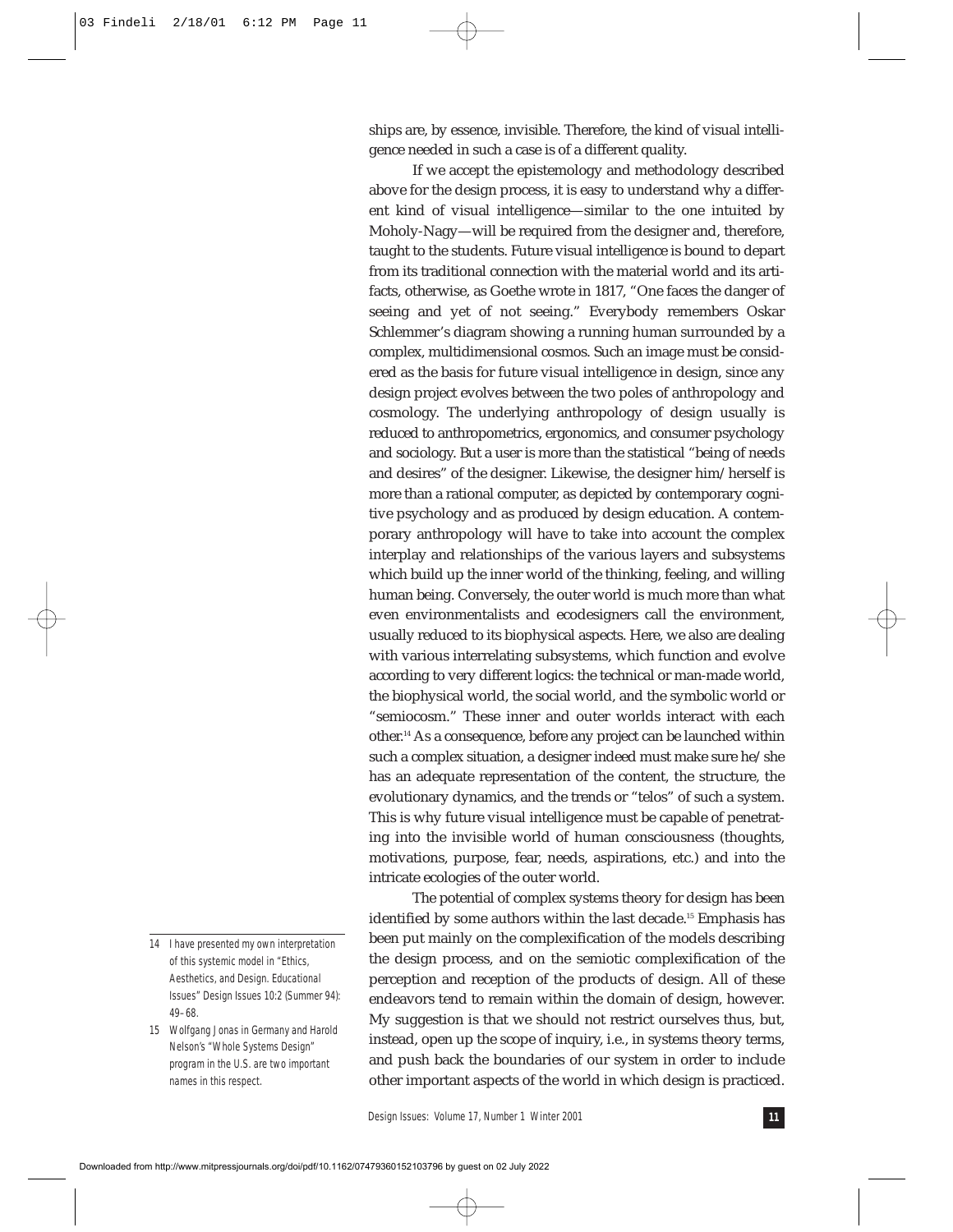#### Figure 3

The necessary upstream (problématique) and downstream (impact) complexification of the design project.



Let us discuss this with Hickling's model.<sup>16</sup> The input "PROBLEM" and the output "ACTION" of the design process are considered as not being part of the design process. The "problem" is a given, and usually is considered as such in design practice and in the design studio of our schools. An "action" comes out of the process, ready to live a life of its own, in another realm. But, in reality, problem and action dwell in the same world, of which the designer also is part, not only as a professional, but also as a citizen. It is not my intention to discredit the efforts to complexify the internal components of the system of design, i.e., to yield an even more complex and sophisticated model of the design process and of the design product. But if we are interested—and designers should be interested—in the origin and the destination of their projects, then the complexification of the **process** and the **product** should be completed, on one hand, by the complexification of the **problematique**<sup>17</sup> (or problemsetting), and, on the other, by the complexification of the **impact** of the project (fig. 3).

- 16 Hickling, "Beyond a Linear Iterative Process?", in B. Evans, et al., *Changing Design* (Chichester: John Wiley & Sons, 1982), 275–93.
- 17 The French word *problématique* is an important concept of Foucault's archeology. In design, it is the result of the complexification of a mere productcentered problem in terms of social, economic, symbolic, political, etc. issues.
- 18 This specific methodological question is discussed in the second half of my former essay, "A Quest for Credibility: Doctoral Education and Research at the University of Montreal," in R. Buchanan, et al., "Doctoral Education in Design, Proceedings of the Ohio Conference," Pittsburgh, PA, Carnegie Mellon University, 1999.

How will this intelligence of the invisible be taught? I do not consider the mathematical or formalistic approach to systems science relevant for such a task, due to its manipulative, "objective" nature. A system, and especially a human or social system, is best understood from within, through a qualitative, phenomenological, approach.18 **Basic design**, if properly reconsidered, will be the best pedagogical tool for teaching such an approach. Insofar as a system is something like a complex living morphology, I believe that aesthetic education will be the best way to apprehend its dynamics. Furthermore, the appreciation of the relative stability of a system, and of the instability induced by the action of a designer within a system also are the concern of aesthetics. As a matter of fact, I think

**12** Design Issues: Volume 17, Number 1 Winter 2001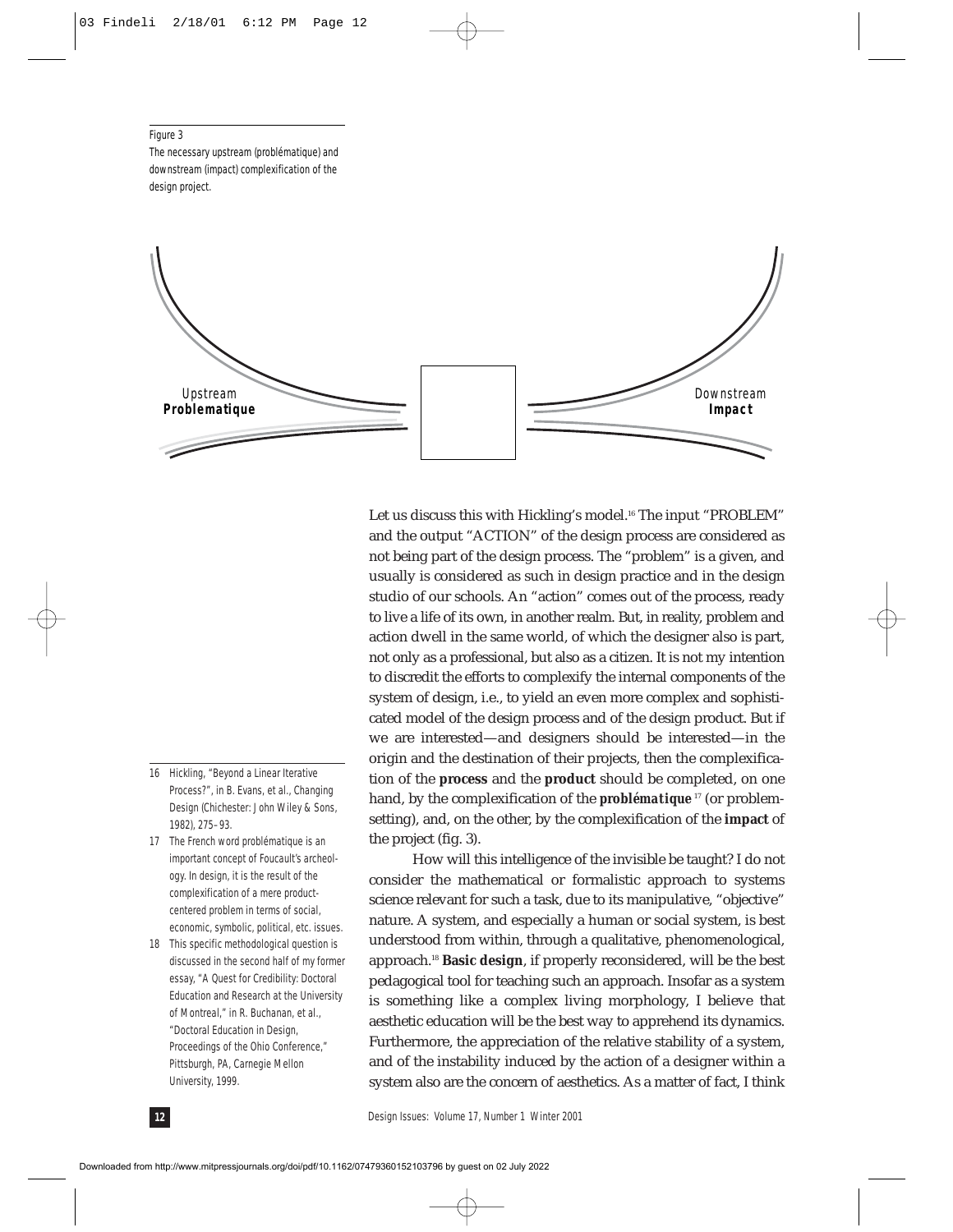that Moholy-Nagy had sensed this issue when he designed his preliminary course in Chicago. Didn't he claim that this course was perfectly fitted for any professional curriculum, i.e., not only for designers, but also for lawyers, doctors, teachers, etc.? Furthermore, as we shall see shortly, such a basic design education will not only have an effect upon the designer's intelligence of complex systems (gnoseological aspect), but also upon the designer's professional responsibility when dealing with systems (ethical aspect).

### **Design Ethics and the Purpose of the Design Project**

At the School of Design of the University of Montreal, we carried out a research project on the issue of design ethics and the responsibility of the designer (1989–92). This project, named "Prometheus Enlightened," was launched after observing that our professional code of ethics no longer was adapted to the contemporary conditions, and that a new code had become necessary. Our main conclusions were the following:

- 1 In order to be able to define professional responsibility (i.e., not only competence), a discussion on the **purpose** of design is necessary.
- 2 Priority should be given to the reform of design **education**.
- 3 There can be no responsible design without a responsible designer, i.e. education should be directed to the development of an **individualistic ethics**. 19

Unless the third point, in particular, is considered, any general discussion about ethics, morals, ethical theory, deontic/utilitarist ethics, etc., becomes almost meaningless. This is why this section will be very short.

The general purpose of design has evolved within the Bauhaus lineage. Fig. 2 indicates the major themes within the three periods I have considered: "A new world," "A new 'man,'" and "A new culture." Notice that, in each case, this was considered as a goal to be attained with a technicist view, i.e., according to the modernist logical structure of the design process described above. In other words, somehow it was believed that if the necessary means, tools, actions, and decisions were put together, these goals could be attained. In the new perspective, however, the purpose of design must be considered as a horizon, as a guiding set of values, and as an axiological landscape to which one always must refer when taking a decision or evaluating a proposition within the design project, and not as an ideal goal to be reached in the more or less near future.

What could be an adequate purpose for the coming generations? Obviously, the environmental issue should be a central concern. But the current emphasis on the degradation of our biophysical environment tends to push another degradation into the background, that of the social and cultural (symbolic) environments,

Design Issues: Volume 17, Number 1 Winter 2001 **13**

<sup>19</sup> A. Findeli, *Prométhée éclairé. Éthique, technique et responsabilité professionnelle en design* (Montréal, Éd: Informel, 1993).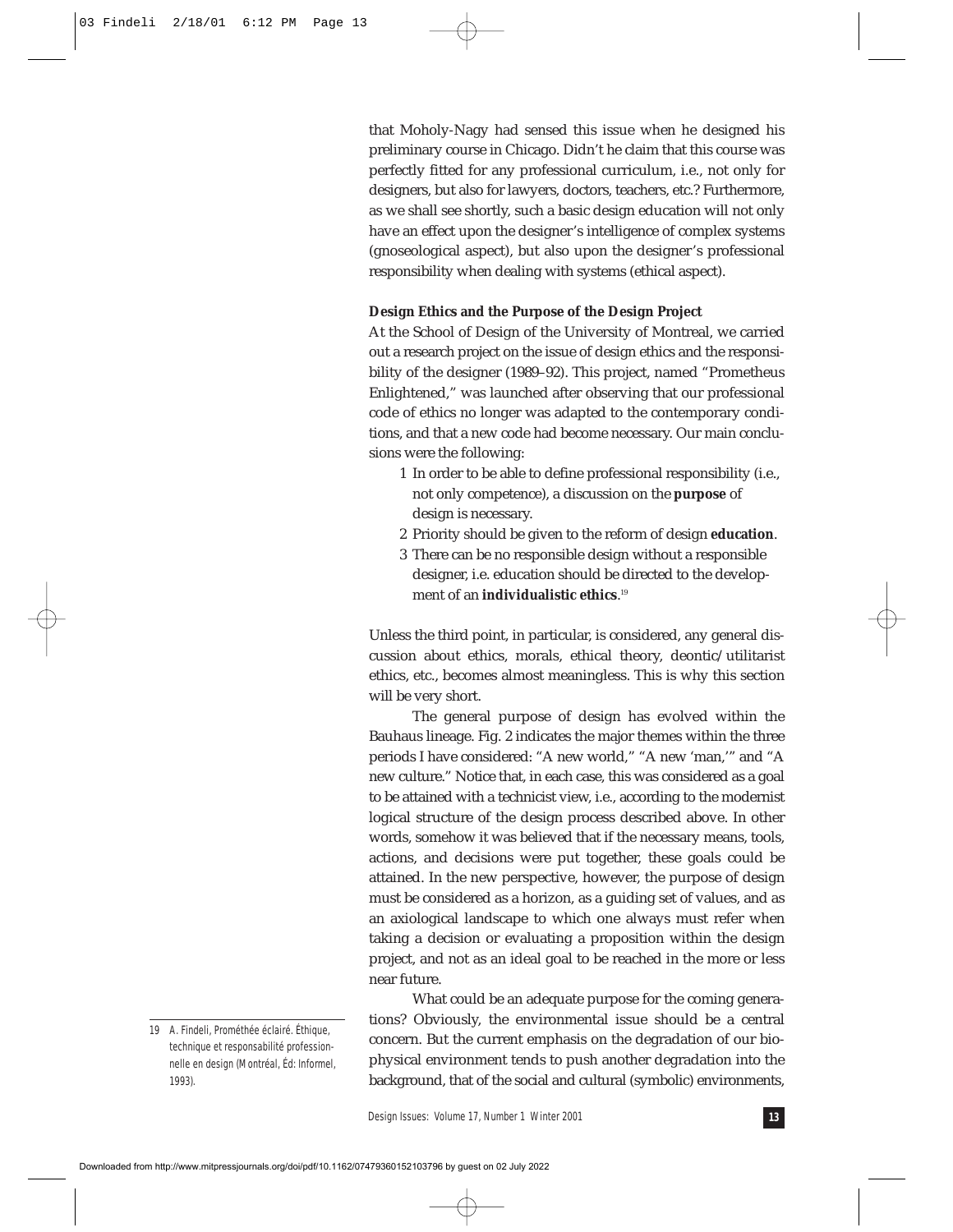i.e., of the human condition. Consequently, I suggest that design could not only contribute to a sustainable natural world, but would adopt as a purpose something such as: "A balanced humankind in a balanced world," therefore stressing anthropology and cosmology as the two polar complementaries around which the content of a design curriculum could be built up.

The epistemological/methodological shift suggested above has another important consequence on design responsibility. In effect, the systemic view implies that the making of an artifact, which usually is considered as the normal outcome of a design project, is no longer taken for granted. Within these complex systems, designers are expected to **act** rather than to **make.** In other words, making (poiesis) must be considered only a special case of acting (praxis), to the extent that even "not making" is still "acting." In philosophical terms, one would say that design pertains to practical, not to instrumental, reason; or else that the frame of the design project is ethics, not technology. In existentialist terms, this could sound as follows: design responsibility means that designers always should be conscious of the fact that, each time they engage themselves in a design project, they somehow recreate the world.

As to the question of individualistic ethics, the matter is almost too simple: some kind of moral education must be included in the design curriculum, so that the moral consciousness of every student is increased.<sup>20</sup>

#### **The Vanishing Product**

The issue of the dematerialization of our world has become a recurring leitmotiv in design, especially since the Centre Georges-Pompidou exhibition *Les Immatériaux* in 1985.<sup>21</sup> The logical outcomes of the above propositions also will point to the same end result, i.e., the vanishing of the product as the main target of design. The following four scenarios describe the way in which the productcentered attitude could be replaced by a new one if design is to survive and evolve according to the conditions of the new paradigm:

- 1 The shift toward a systems approach and complexification, i.e., from a "problem and solution" to a "state 1 and state 2 of the system" situation, pushes material artifacts to the background in favor of the actors within the system. This, in turn, yields to the end of the "product as work of art" paradigm in design, and of the design act as a heroic gesture; in short, the end of the fetishism of the artifact.
- 2 The systematic questioning of the design brief (the complexification of the problem into *problématique*) will invite designers to look for the "dark side" of the object. They become more interested in the human context yielding

**14** Design Issues: Volume 17, Number 1 Winter 2001

- 20 This is, of course, a very sensitive issue not only in design, but in general education. As already suggested, I believe a well-thought basic design curriculum could be a good place for this. Our research tends to show that esthetic and moral dilemmas or decisions are structurally congruent. Therefore, esthetic education could contribute to moral literacy.
- 21 See also *Design Issues* special double issue "Designing the Immaterial Society," 4:1 and 2, 1988. The kind of basic design exercises and assignments that would fulfill the task described here would be similar in principle to the one discussed in P. Hadot, *Philosophy as a Way of Life* (Oxford: Blackwell, 1999). Hadot opportunely reminds us that, in order to be adequately assimilated and understood, philosophy must be studied experientially, not intellectually as is the case today.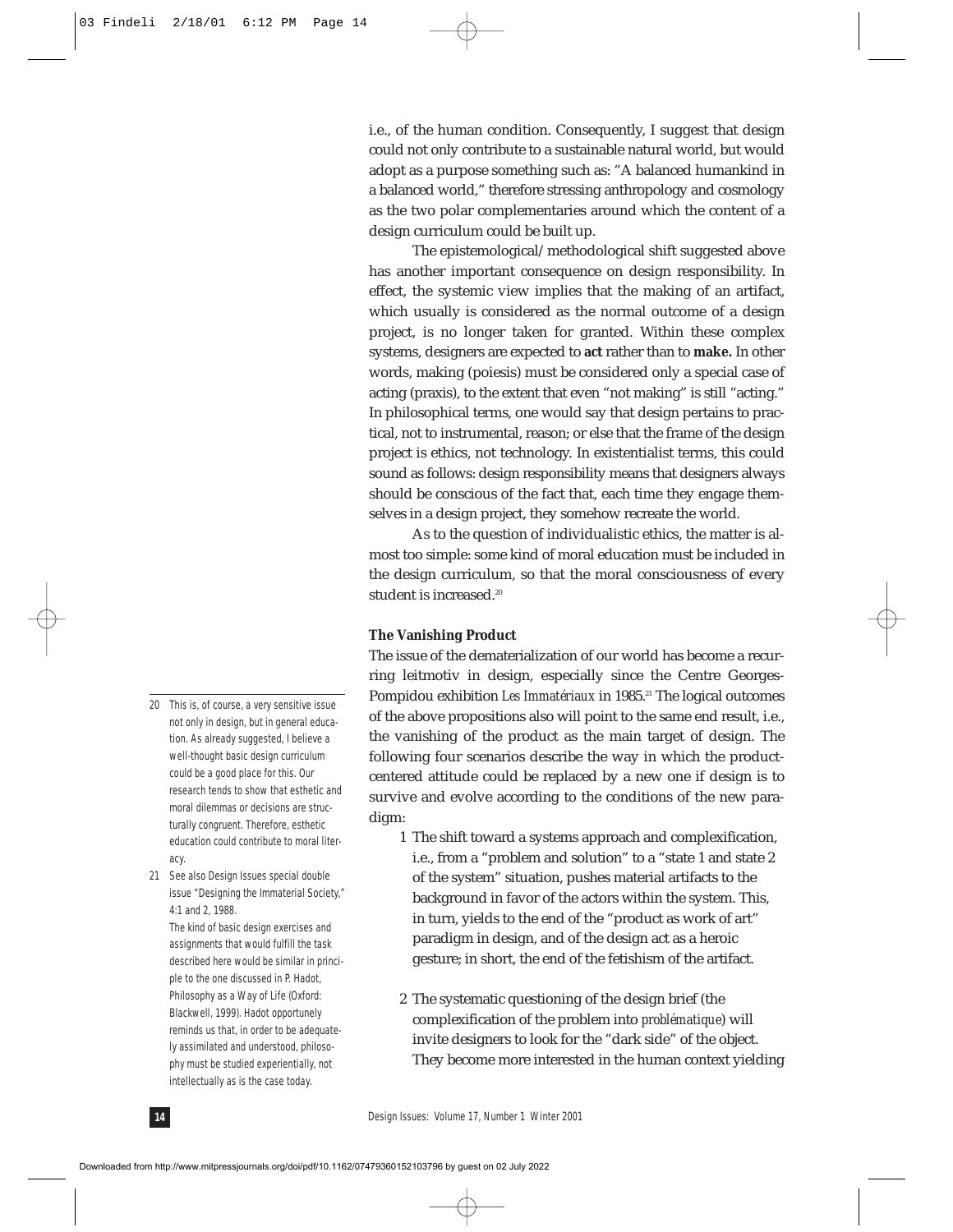the brief than in the classical "product description" brief generally used in design and engineering.

- 3 We still live with a picture of design handed down by the nineteenth century, when the concept of this profession first appeared. Design was summoned to absorb the shock of industrialization, and to soften its devastating consequences upon the cultural web, in other words, to make industrialized products culturally—socially, economically, symbolically, and practically—acceptable. Aesthetics was then its privileged rhetorical tool, followed by ergonomics in the mid-twentieth century, and semiotics (i.e., aesthetics again) in the late-twentieth century. But its almost unique field of activity has remained the material product; manufactured by mechanical, electrical, and/or electronic industries. Our century has witnessed an ongoing, indeed accelerating, industrialization process, not so much in the manufacturing of products than in the production of all those so-called "services" which shape and condition our ways-of-life: education, health, leisure, food, birth and death, etc. No one would question the fact that services also are products in their own right. But where and who are the designers of these products, the analogous of our nineteenth-century product designers? Thousands of illdesigned products thus are waiting to be conceived and shaped by designers, so that they correspond, not only to the needs, but also to the aspirations, hopes, and lifeprojects of their users! Indeed, services are immaterial objects and complex systems, as anybody knows who has ever faced a hospital or school bureaucracy (and who hasn't?). I am convinced that the methodologies developed for the design of material products could be transferred to the world of immaterial services, provided adequate epistemological care is taken.
- 4 The fourth way one can predict the vanishing of the product is, of course, on ecological grounds. Nobody contests the fact that there are too many products in our environment, and many designers already are engaged in a more sustainable design attitude. Standards such as "Factor-10" or even "Factor-20"; and concepts including Ezio Manzini's "negaproducts" or Philippe Starck's "non-objects" are but some representative signs of, not only the possibility of, but the necessity for, products to vanish in the near future.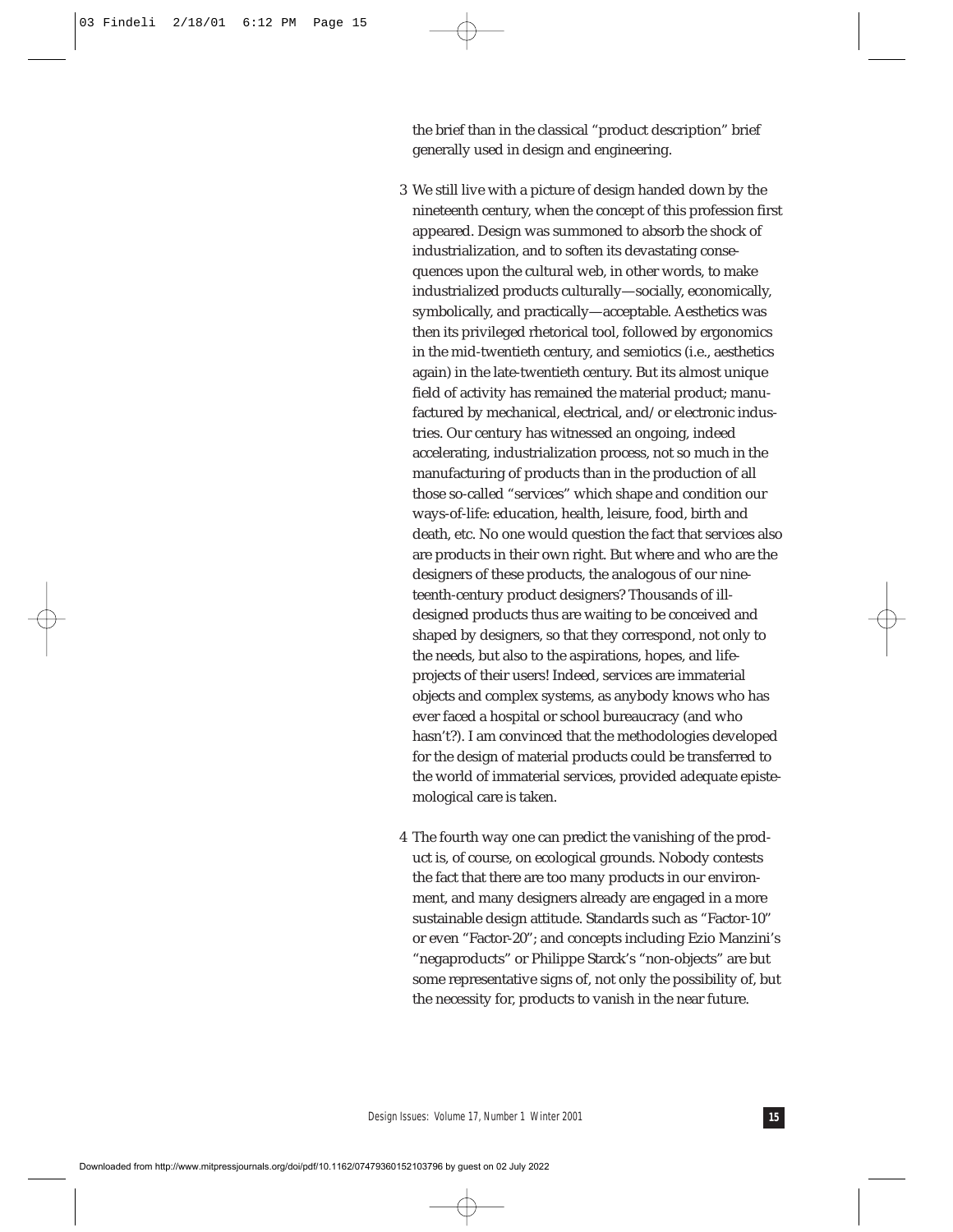## **Where Do We Stand?**

Although the purpose of this paper is to lay some foundations for a renewal of design education and research, it is still too early to draw conclusions. All I would like to do is to indicate some directions for further research and constructive work. Let me sum up the principal stages of the above discussion.

An archetypical model of a curriculum for design education has been described in the form of a three-part structure, art/science/technology, enclosed within a general purpose for design. In order to figure out what the content of these three components would be and how they should be articulated, it is necessary to establish an epistemological/methodological model for the design process or project. If we further accept the fact that the canonical, linear, causal, and instrumental model is no longer adequate to describe the complexity of the design process, we are invited to adopt a new model whose theoretical framework is inspired by systems science, complexity theory, and practical philosophy. In the new model, instead of science and technology, I would prefer perception and action, the first term referring to the concept of visual intelligence, and the second indicating that a technological act always is a moral act. As for the reflective relationship between perception and action, I consider it governed not by deductive logics, but by a logic based on aesthetics.

The second aspect at stake is the specific training necessary for perception, action, and their relationship to be carried out adequately and consistently by students. I believe that visual intelligence, ethical sensibility, and aesthetic intuition can be developed and strengthened through some kind of basic design education. However, instead of having this basic design taught in the first year as a preliminary course, as in the Bauhaus tradition, it would be taught in parallel with studio work through the entire course of study, from the first to last year. Moholy-Nagy used to say that design was not a profession, but an attitude. In the same vein, Pierre Hadot reminds us in his writings that ancient philosophy was not a speculative occupation like it is today, but a way of life, ("a mode of life, an act of living, a way of being"), and he describes the "spiritual exercises" which were designed to realize a transformation of one's vision of the world—that is what a paradigm shift is really about and which involved all aspects of one's being: intellect, imagination, sensibility, and will. I suggest that we endeavor to construct our basic design in the form of a series of such "spiritual exercises," the nature and content of which would be adapted to our contemporary world and future challenges. Moholy-Nagy's pedagogical work at the New Bauhaus/School of Design/Institute of Design in Chicago would be a good starting point for such a difficult and demanding task.

**16** Design Issues: Volume 17, Number 1 Winter 2001